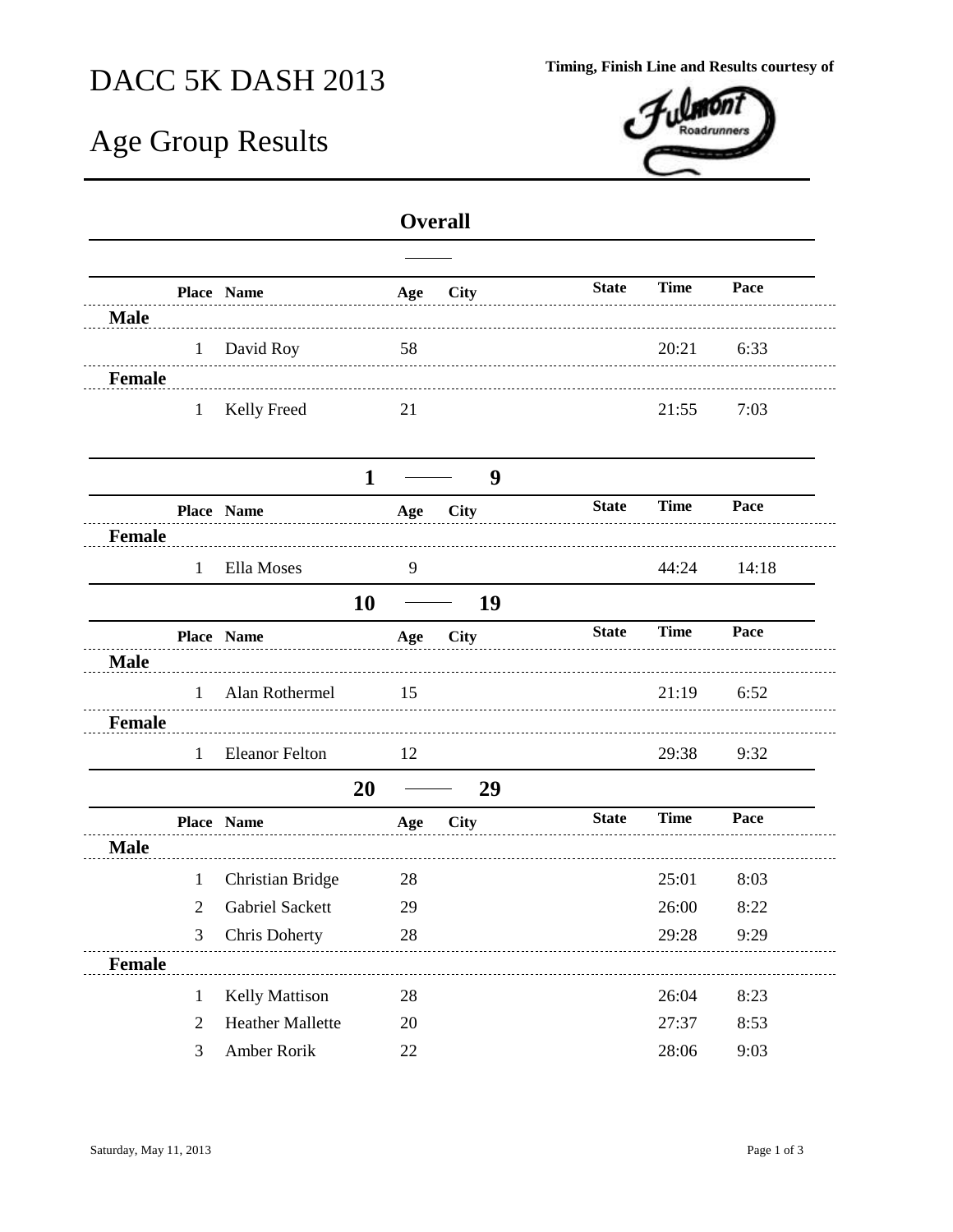|               |                | 30                    |     | 39                                |              |             |       |
|---------------|----------------|-----------------------|-----|-----------------------------------|--------------|-------------|-------|
|               |                | Place Name            | Age | City                              | <b>State</b> | <b>Time</b> | Pace  |
| <b>Male</b>   |                |                       |     |                                   |              |             |       |
|               | $\mathbf{1}$   | Ambrose Schaffer      | 30  |                                   |              | 21:03       | 6:47  |
|               | $\overline{2}$ | Mark Lansing          | 37  |                                   |              | 21:39       | 6:58  |
|               | 3              | Joshua O'Connor       | 37  |                                   |              | 23:16       | 7:29  |
| <b>Female</b> |                |                       |     |                                   |              |             |       |
|               | 1              | Alanna Almstead       | 36  |                                   |              | 24:19       | 7:50  |
|               | 2              | Amanda Misner         | 35  |                                   |              | 24:27       | 7:52  |
|               | 3              | Tina Vogel            | 36  |                                   |              | 27:56       | 9:00  |
|               |                | 40                    |     | 49                                |              |             |       |
|               |                | Place Name            | Age | <b>City</b>                       | <b>State</b> | <b>Time</b> | Pace  |
| <b>Male</b>   |                |                       |     |                                   |              |             |       |
|               | $\mathbf{1}$   | <b>Daniel Roberts</b> | 41  |                                   |              | 24:56       | 8:02  |
|               | $\overline{2}$ | Carm Guadagno         | 47  |                                   |              | 28:40       | 9:14  |
|               | 3              | David Curtus          | 49  |                                   |              | 30:26       | 9:48  |
| <b>Female</b> |                |                       |     |                                   |              |             |       |
|               | 1              | Jennifer Tommasone    | 41  |                                   |              | 28:28       | 9:10  |
|               | 2              | Nathalie Lenehan      | 45  |                                   |              | 29:44       | 9:34  |
|               | 3              | April VanHeusen       | 45  |                                   |              | 33:30       | 10:47 |
|               |                | 50                    |     | 59                                |              |             |       |
|               |                | Place Name            | Age | <b>City</b>                       | <b>State</b> | <b>Time</b> | Pace  |
| <b>Male</b>   |                |                       |     |                                   |              |             |       |
|               | $\mathbf{1}$   | Robert Kanarkiewicz   | 54  |                                   |              | 22:00       | 7:05  |
|               | $\overline{2}$ | <b>Todd Lasher</b>    | 50  |                                   |              | 22:25       | 7:13  |
|               | 3              | Roy Mowrey            | 54  |                                   |              | 24:21       | 7:50  |
| Female        |                |                       |     | _________________________________ |              |             |       |
|               | $\mathbf{1}$   | Danielle Cherniak     | 51  |                                   |              | 23:45       | 7:39  |
|               | $\overline{2}$ | Patricia Robinson     | 55  |                                   |              | 29:46       | 9:35  |
|               | 3              | Cindy Chase           | 50  |                                   |              | 32:03       | 10:19 |